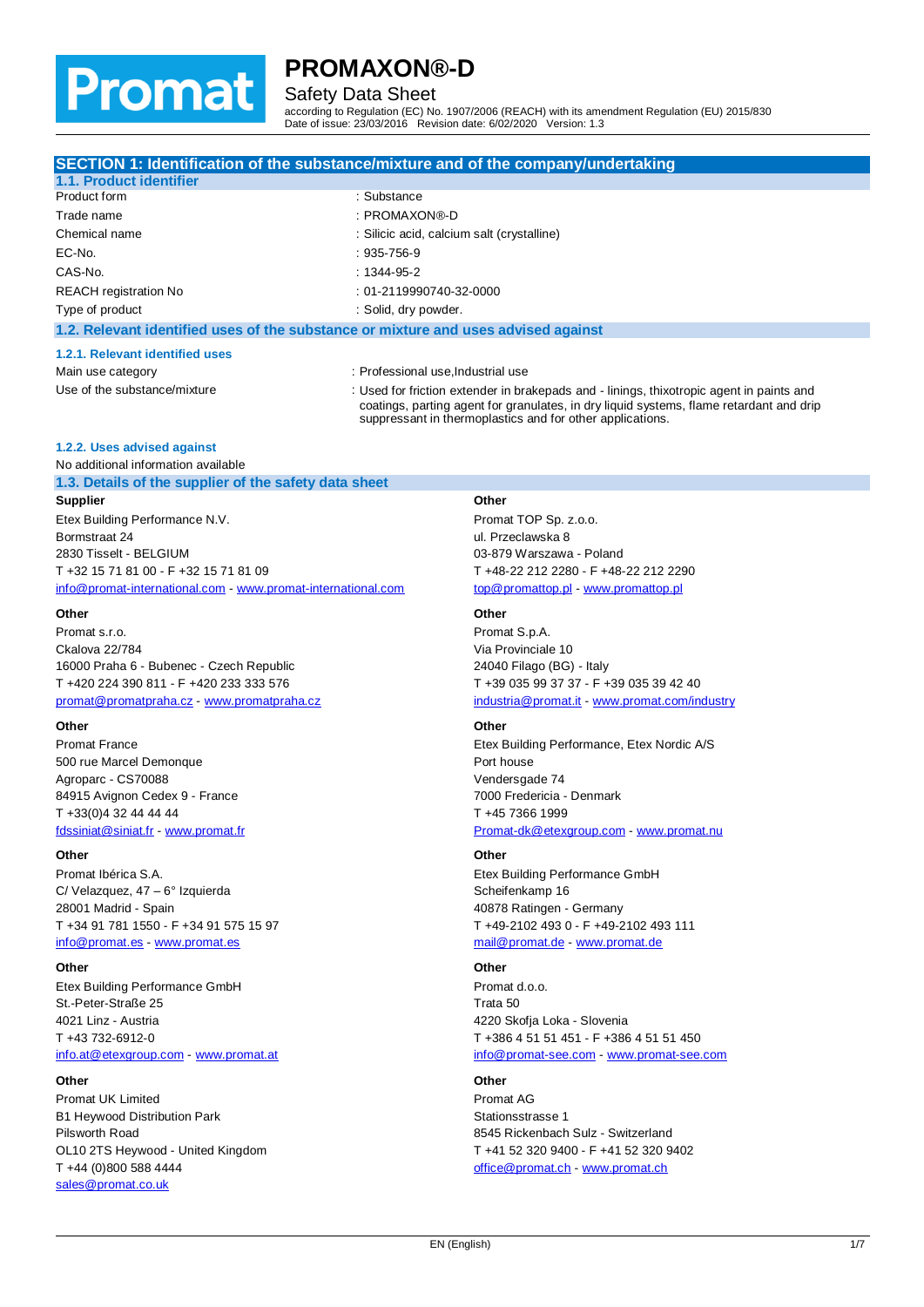### Safety Data Sheet

according to Regulation (EC) No. 1907/2006 (REACH) with its amendment Regulation (EU) 2015/830

#### **Other**

Promat Fire Protection LLC Plot No 597-921, Dubai Investment Park 2, P.O. Box 123945 123945 Dubai - United Arab Emirates T +97148853070 - F +97148853588

### **1.4. Emergency telephone number** [info@promatfp.ae](mailto:info@promatfp.ae) - <www.promatmiddleeast.com>

|              |  |  | <b>1.4. Emergency tele</b> |
|--------------|--|--|----------------------------|
| Emaranoumbar |  |  |                            |

Emergency number : +32 15 71 81 00 During office hours: Monday-Friday: 8.00 a.m. - 4.30 p.m. (MEZ) . Language English French Dutch

| <b>Country</b> | <b>Organisation/Company</b>                                                                            | <b>Address</b>                           | <b>Emergency number</b>                                                                                 | <b>Comment</b> |
|----------------|--------------------------------------------------------------------------------------------------------|------------------------------------------|---------------------------------------------------------------------------------------------------------|----------------|
| Ireland        | National Poisons Information<br>Centre<br><b>Beaumont Hospital</b>                                     | PO Box 1297<br>Beaumont Road<br>9 Dublin | +353 1 809 2566 (Healthcare<br>professionals-24/7)<br>+353 1 809 2166 (public, 8am<br>$-10$ pm, $7/7$ ) |                |
| Malta          | Medicines & Poisons Info<br>Office                                                                     | Mater Dei Hospital<br>MSD Msida          | +356 2545 6504                                                                                          |                |
| United Kingdom | Guy's & St Thomas' Poisons<br>Unit<br>Medical Toxicology Unit,<br>Guy's & St Thomas' Hospital<br>Trust | Avonley Road<br>SE14 5ER London          | +44 20 7188 7188                                                                                        |                |

## **SECTION 2: Hazards identification 2.1. Classification of the substance or mixture Classification according to Regulation (EC) No. 1272/2008 [CLP]** Serious eye damage/eye irritation, Category 2 H319

Full text of H statements : see section 16

#### **Adverse physicochemical, human health and environmental effects** No additional information available **2.2. Label elements**

| Labelling according to Regulation (EC) No. 1272/2008 [CLP]<br>Hazard pictograms (CLP) | GHS07                                                                                                                                                                                                                                                                                                                                                                            |
|---------------------------------------------------------------------------------------|----------------------------------------------------------------------------------------------------------------------------------------------------------------------------------------------------------------------------------------------------------------------------------------------------------------------------------------------------------------------------------|
| Signal word (CLP)                                                                     | : Warning                                                                                                                                                                                                                                                                                                                                                                        |
| Hazard statements (CLP)                                                               | : H319 - Causes serious eye irritation.                                                                                                                                                                                                                                                                                                                                          |
| Precautionary statements (CLP)                                                        | : P264 - Wash contaminated skin thoroughly after handling.<br>P280 - Wear protective gloves/protective clothing/eye protection/face protection.<br>P305+P351+P338 - IF IN EYES: Rinse cautiously with water for several minutes. Remove<br>contact lenses, if present and easy to do. Continue rinsing.<br>P337+P313 - If eye irritation persists: Get medical advice/attention. |

### **2.3. Other hazards**

This substance/mixture does not meet the PBT criteria of REACH regulation, annex XIII This substance/mixture does not meet the vPvB criteria of REACH regulation, annex XIII

| <b>SECTION 3: Composition/information on ingredients</b> |                    |  |
|----------------------------------------------------------|--------------------|--|
| 3.1. Substances                                          |                    |  |
| Substance type                                           | : Mono-constituent |  |
|                                                          |                    |  |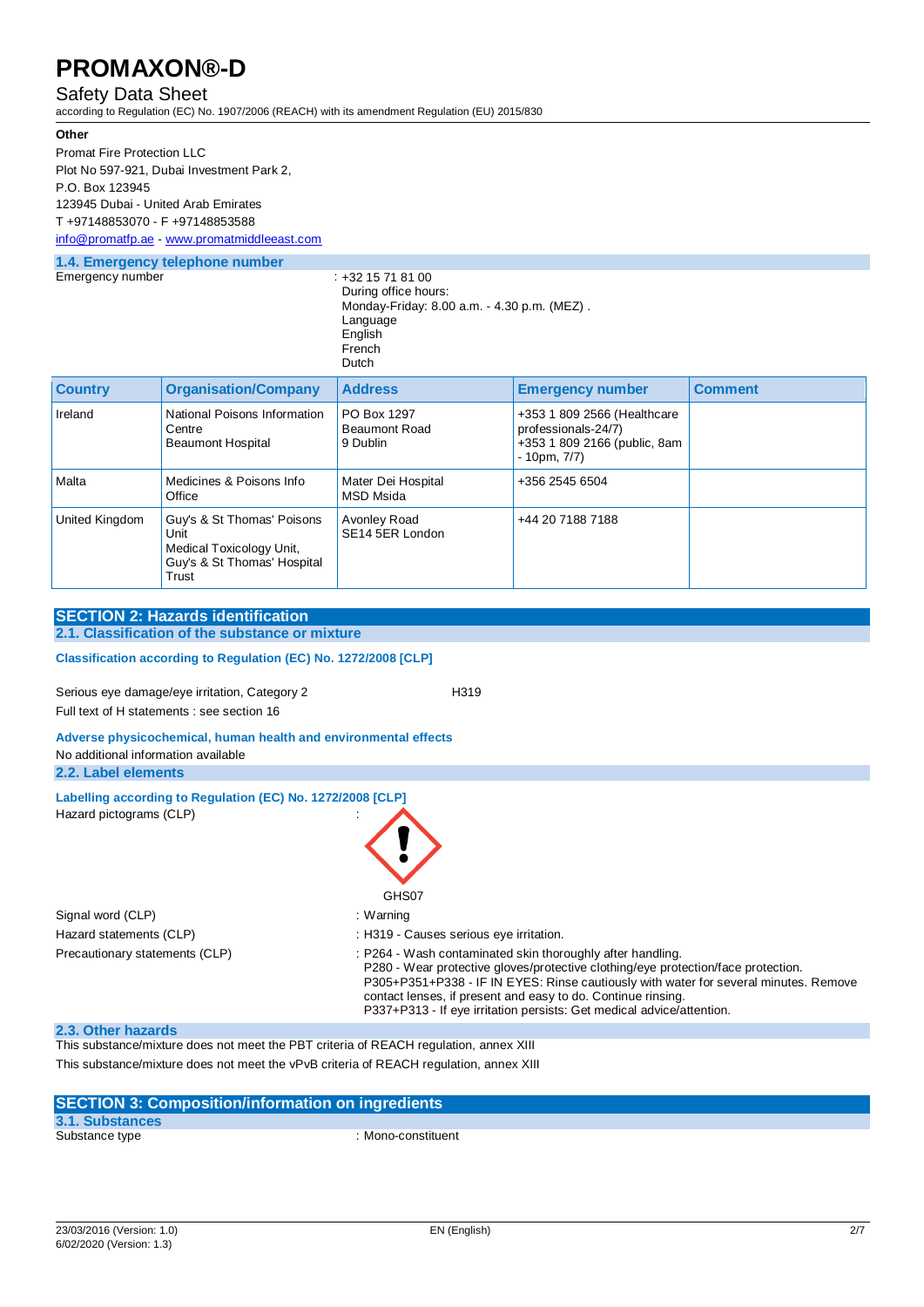## Safety Data Sheet

according to Regulation (EC) No. 1907/2006 (REACH) with its amendment Regulation (EU) 2015/830

| <b>Name</b>        | <b>Product identifier</b>                                                                   | $\frac{9}{6}$ | <b>Classification according to</b><br><b>Regulation (EC) No.</b><br>1272/2008 [CLP] |
|--------------------|---------------------------------------------------------------------------------------------|---------------|-------------------------------------------------------------------------------------|
| <b>PROMAXON®-D</b> | (CAS-No.) 1344-95-2<br>(EC-No.) 935-756-9<br>(REACH-no) 01-2119990740-32-0000               | $80 - 100$    | Eye Irrit. 2, H319                                                                  |
| Comments           | : Contains no other components or impurities which will influence the classification of the |               |                                                                                     |

product

Full text of H-statements: see section 16

**3.2. Mixtures**

Not applicable

| <b>SECTION 4: First aid measures</b>                                            |                                                                                                                                                                                                            |
|---------------------------------------------------------------------------------|------------------------------------------------------------------------------------------------------------------------------------------------------------------------------------------------------------|
| 4.1. Description of first aid measures                                          |                                                                                                                                                                                                            |
| First-aid measures general                                                      | : Seek medical attention if ill effect or irritation develops.                                                                                                                                             |
| First-aid measures after inhalation                                             | : Remove to fresh air and drink water.                                                                                                                                                                     |
| First-aid measures after skin contact                                           | : Wash skin with plenty of water.                                                                                                                                                                          |
| First-aid measures after eye contact                                            | : Do not rub the eye. Rinse cautiously with water for several minutes. Remove contact<br>lenses, if present and easy to do. Continue rinsing. If eye irritation persists: Get medical<br>advice/attention. |
| First-aid measures after ingestion                                              | : Rinse mouth. Drink water.                                                                                                                                                                                |
| 4.2. Most important symptoms and effects, both acute and delayed                |                                                                                                                                                                                                            |
| Symptoms/effects after inhalation                                               | : May cause irritation to the respiratory tract and to other mucous membranes.                                                                                                                             |
| Symptoms/effects after skin contact                                             | : May cause temporary irritation/skin rash.                                                                                                                                                                |
| Symptoms/effects after eye contact                                              | : Causes serious eye irritation.                                                                                                                                                                           |
| 4.3. Indication of any immediate medical attention and special treatment needed |                                                                                                                                                                                                            |
| Treat symptomatically.                                                          |                                                                                                                                                                                                            |

| <b>SECTION 5: Firefighting measures</b>                    |                                                                                                     |
|------------------------------------------------------------|-----------------------------------------------------------------------------------------------------|
| 5.1. Extinguishing media                                   |                                                                                                     |
| Suitable extinguishing media                               | : All extinguishing media can be used. Use extinguishing media appropriate for surrounding<br>fire. |
| 5.2. Special hazards arising from the substance or mixture |                                                                                                     |
| Fire hazard                                                | : Nothing to report.                                                                                |
| Explosion hazard                                           | : Product is not explosive.                                                                         |
| Reactivity in case of fire                                 | : The product is non-combustible.                                                                   |
| 5.3. Advice for firefighters                               |                                                                                                     |
| Protection during firefighting                             | : Do not enter fire area without proper protective equipment, including respiratory protection.     |
|                                                            |                                                                                                     |
| <b>SECTION 6: Accidental release measures</b>              |                                                                                                     |

| 6.1. Personal precautions, protective equipment and emergency procedures |                                                                                                                                          |
|--------------------------------------------------------------------------|------------------------------------------------------------------------------------------------------------------------------------------|
| General measures                                                         | : Minimise generation of dust. Avoid breathing dusts. Avoid eye and skin contact.                                                        |
| 6.1.1. For non-emergency personnel                                       |                                                                                                                                          |
| Protective equipment                                                     | : Wear personal protective equipment. For further information refer to section 8: "Exposure"<br>controls/personal protection".           |
| Measures in case of dust release                                         | : Prevent spread of dust. Dampen down any dust or use vacuum cleaner with correct filter.                                                |
| 6.1.2. For emergency responders                                          |                                                                                                                                          |
| Protective equipment                                                     | : Use personal protective equipment as required. For further information refer to section 8:<br>"Exposure controls/personal protection". |
| <b>Emergency procedures</b>                                              | : Stop dust release. Dampen down any dust or use vacuum cleaner with correct filter.                                                     |
| <b>6.2. Environmental precautions</b>                                    |                                                                                                                                          |
| Do not release into the environment.                                     |                                                                                                                                          |
| 6.3. Methods and material for containment and cleaning up                |                                                                                                                                          |
| For containment                                                          | : Use closed containers to avoid dust release.                                                                                           |
| Methods for cleaning up                                                  | : Dampen down any dust before putting into skips or use vacuum cleaner with correct filter.                                              |
| 6.4. Reference to other sections                                         |                                                                                                                                          |

For further information refer to section 8: "Exposure controls/personal protection".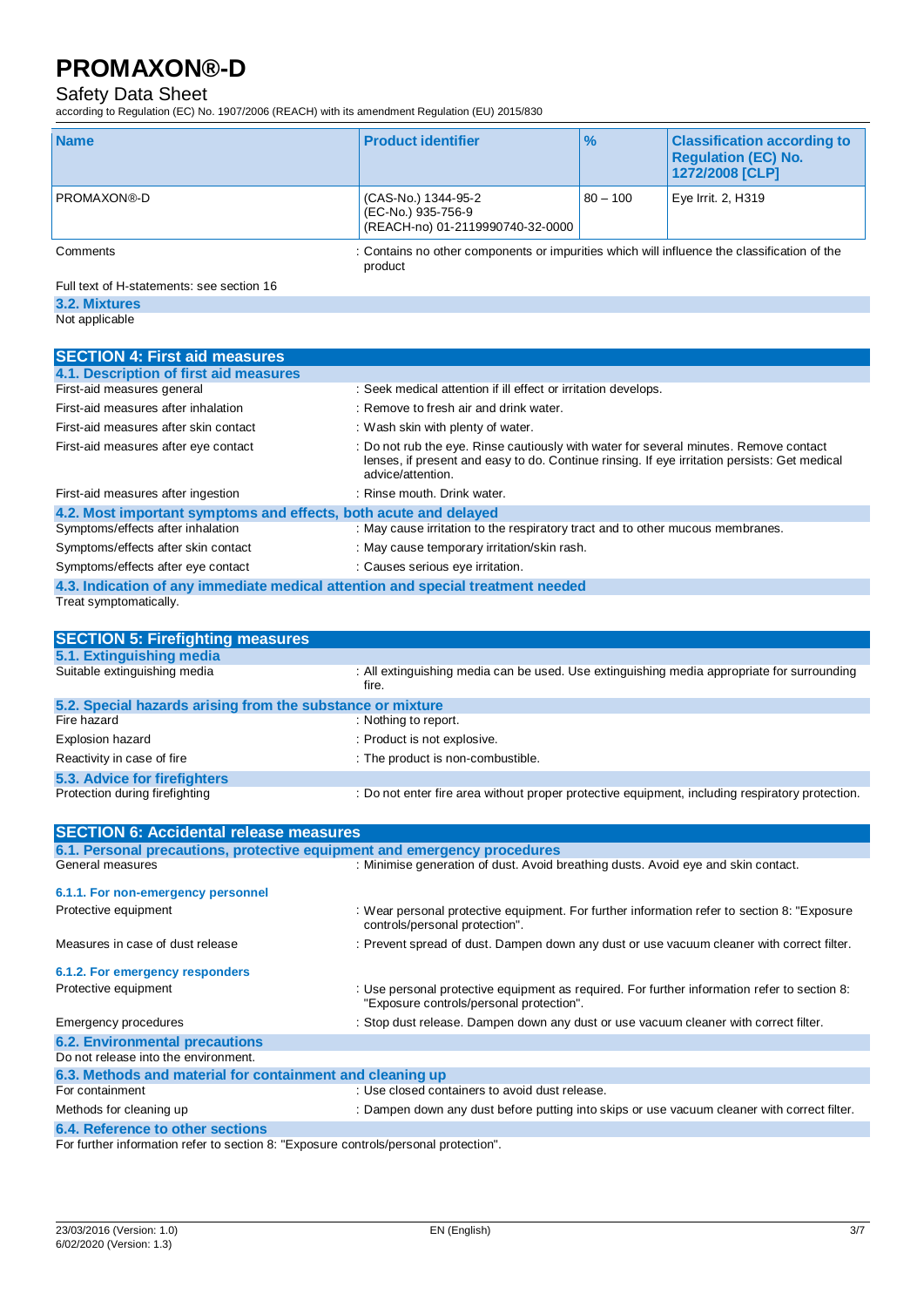## Safety Data Sheet

according to Regulation (EC) No. 1907/2006 (REACH) with its amendment Regulation (EU) 2015/830

| <b>SECTION 7: Handling and storage</b>                            |                                                                                                                                                                                                                                                                                                                                                                                                                                                                                                                                                                                                          |
|-------------------------------------------------------------------|----------------------------------------------------------------------------------------------------------------------------------------------------------------------------------------------------------------------------------------------------------------------------------------------------------------------------------------------------------------------------------------------------------------------------------------------------------------------------------------------------------------------------------------------------------------------------------------------------------|
| 7.1. Precautions for safe handling                                |                                                                                                                                                                                                                                                                                                                                                                                                                                                                                                                                                                                                          |
| Additional hazards when processed                                 | : Avoid dust formation.                                                                                                                                                                                                                                                                                                                                                                                                                                                                                                                                                                                  |
| Precautions for safe handling                                     | : Avoid all unnecessary exposure. Ensure prompt removal from eyes, skin and clothing.<br>Dust, generated during handling and processing must be exhausted and the regulatory<br>Occupational Exposure Limits for total and respirable dust must be respected. Work in a<br>well ventilated area. Use tools with appropriate dust exhaust equipment. Use always<br>respiratory protective equipment when exposures are likely or can be foreseen to exceed<br>the Occupational Exposure Limits (refer to local regulations). Collect dust with a vacuum<br>cleaner or soak with water before sweeping up. |
| Hygiene measures                                                  | : Keep away from food, drink and animal feeding stuffs. Do not eat, drink or smoke when<br>using this product. Always wash hands after handling the product.                                                                                                                                                                                                                                                                                                                                                                                                                                             |
| 7.2. Conditions for safe storage, including any incompatibilities |                                                                                                                                                                                                                                                                                                                                                                                                                                                                                                                                                                                                          |

## Storage conditions **State of the Conduct of Conductant Conducts** Store in dry, covered and frost proof area. Carefully close bags after use.

**7.3. Specific end use(s)** No additional information available

| <b>SECTION 8: Exposure controls/personal protection</b>                                |                                        |                                                                                    |                                                                                               |
|----------------------------------------------------------------------------------------|----------------------------------------|------------------------------------------------------------------------------------|-----------------------------------------------------------------------------------------------|
| 8.1. Control parameters                                                                |                                        |                                                                                    |                                                                                               |
| <b>PROMAXON®-D (1344-95-2)</b>                                                         |                                        |                                                                                    |                                                                                               |
| Ireland                                                                                | Local name                             |                                                                                    | Calcium silicate Synthetic non fibrous                                                        |
| Ireland                                                                                | OEL (8 hours ref) (mg/m <sup>3</sup> ) |                                                                                    | $0.5 \text{ mg/m}^3 \text{ R}$ (Respirable)<br>1 fibers/cm <sup>3</sup>                       |
| <b>United Kingdom</b>                                                                  | Local name                             |                                                                                    | Calcium silicate                                                                              |
| United Kingdom                                                                         | WEL TWA (mg/m <sup>3</sup> )           |                                                                                    | 10 mg/m <sup>3</sup> inhalable dust<br>4 mg/m <sup>3</sup> respirable                         |
| United Kingdom                                                                         | Regulatory reference                   |                                                                                    | EH40/2005 (Third edition, 2018). HSE                                                          |
| <b>PROMAXON®-D (1344-95-2)</b>                                                         |                                        |                                                                                    |                                                                                               |
| <b>DNEL/DMEL (Workers)</b>                                                             |                                        |                                                                                    |                                                                                               |
| Long-term - local effects, dermal                                                      |                                        | $10 \text{ mg/m}^3$                                                                |                                                                                               |
| Long-term - systemic effects, inhalation                                               |                                        | $10 \text{ mg/m}^3$                                                                |                                                                                               |
| <b>DNEL/DMEL (General population)</b>                                                  |                                        |                                                                                    |                                                                                               |
| Long-term - systemic effects, inhalation                                               |                                        | $5 \text{ mg/m}^3$                                                                 |                                                                                               |
| Long-term - local effects, inhalation                                                  |                                        | $5$ mg/m <sup>3</sup>                                                              |                                                                                               |
| <b>PNEC (STP)</b>                                                                      |                                        |                                                                                    |                                                                                               |
| PNEC sewage treatment plant                                                            |                                        | $\geq 100$ mg/l                                                                    |                                                                                               |
| <b>PNEC</b> (additional information)                                                   |                                        |                                                                                    |                                                                                               |
| Additional information                                                                 |                                        | Not applicable, Aquatic toxicity unlikely.                                         |                                                                                               |
| Occupational Exposure Limits / Workplace                                               |                                        | : - in UK: Inhalable: 10 mg/m <sup>3</sup> . Respirable: 4 mg/m <sup>3</sup>       |                                                                                               |
| Exposure Limits for particles not otherwise<br>classified or regulated (nuisance dust) |                                        | - in Ireland: Inhalable: 10 mg/m <sup>3</sup> . Respirable: 4 mg/m <sup>3</sup>    |                                                                                               |
| Additional information                                                                 |                                        | apply in your local situation                                                      | : Exposure limit values have been established by many authorities. Check on limit values that |
| Additional information                                                                 |                                        | apply in your local situation. Ensure all national/local regulations are observed. | : Exposure limit values have been established by many authorities. Check on limit values that |
| 8.2. Exposure controls                                                                 |                                        |                                                                                    |                                                                                               |

#### **Appropriate engineering controls:**

Ensure adequate ventilation. Both local exhaust and general room ventilation are usually required.

#### **Hand protection:**

In case of repeated or prolonged contact wear gloves

#### **Eye protection:**

Avoid contact with eyes. Use safety glasses whenever tools are used and dusts are produced. Foresee eye cleaning on the workplace.

#### **Skin and body protection:**

In case of possible repeated skin contact wear protective clothing.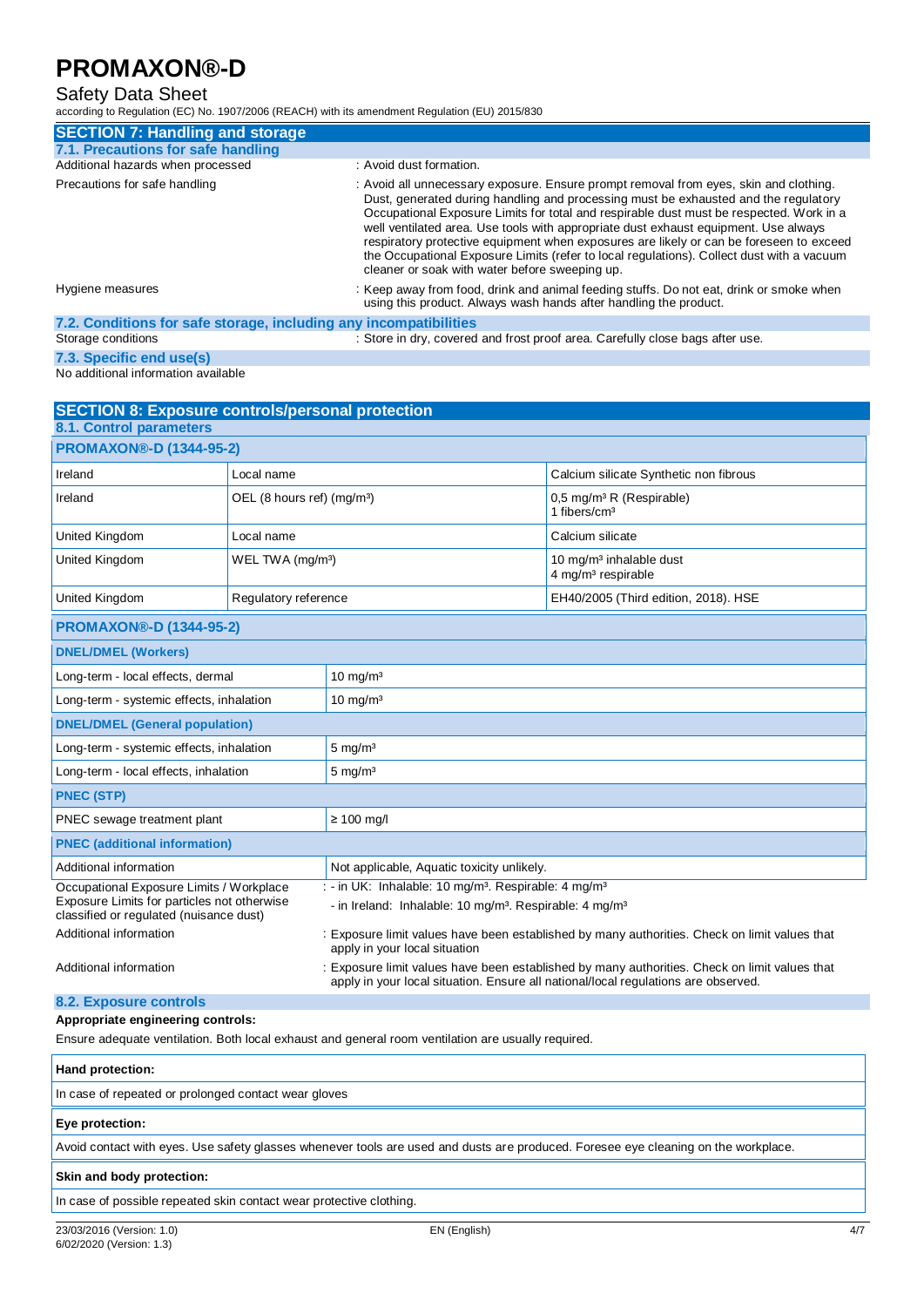## Safety Data Sheet

according to Regulation (EC) No. 1907/2006 (REACH) with its amendment Regulation (EU) 2015/830

#### **Respiratory protection:**

Avoid breathing dusts. No special protection required where adequate ventilation is maintained. Use appropriate respiratory equipment when exposures are likely or can be foreseen to exceed the Occupational Exposure Limits or Workplace Exposure Limits for the UK (e.g. for exposures up to 10 times the OEL (WEL) use at least a P2 type dust mask. For higher exposure, use a P3 type mask).

#### **Environmental exposure controls:**

Avoid release to the environment.

#### **Other information:**

Do not eat, drink or smoke during use.

| 9.1. Information on basic physical and chemical properties<br>Physical state<br>: Solid<br>: Powder.<br>Appearance<br>Colour<br>: White.<br>Odour<br>: None.<br>: No data available<br>Odour threshold<br>$: 9 - 10$<br>рH<br>Relative evaporation rate (butylacetate=1)<br>: Not applicable<br>Relative evaporation rate (ether=1)<br>: Not applicable<br>: No data available<br>Melting point<br>Freezing point<br>: No data available<br>Boiling point<br>: No data available<br>: No data available<br>Flash point<br>: No data available<br>Auto-ignition temperature<br>Decomposition temperature<br>: No data available<br>: Not flammable<br>Flammability (solid, gas)<br>Vapour pressure<br>: Not applicable<br>: No data available<br>Relative vapour density at 20 °C<br>Relative density<br>: No data available<br>Density<br>: 2,4145 g/cm <sup>3</sup> (20 $^{\circ}$ C)<br>Solubility<br>: Water: 37 mg/l (@20°C)<br>: No data available<br>Partition coefficient n-octanol/water (Log Pow)<br>Viscosity, kinematic<br>: No data available |
|-----------------------------------------------------------------------------------------------------------------------------------------------------------------------------------------------------------------------------------------------------------------------------------------------------------------------------------------------------------------------------------------------------------------------------------------------------------------------------------------------------------------------------------------------------------------------------------------------------------------------------------------------------------------------------------------------------------------------------------------------------------------------------------------------------------------------------------------------------------------------------------------------------------------------------------------------------------------------------------------------------------------------------------------------------------|
|                                                                                                                                                                                                                                                                                                                                                                                                                                                                                                                                                                                                                                                                                                                                                                                                                                                                                                                                                                                                                                                           |
|                                                                                                                                                                                                                                                                                                                                                                                                                                                                                                                                                                                                                                                                                                                                                                                                                                                                                                                                                                                                                                                           |
|                                                                                                                                                                                                                                                                                                                                                                                                                                                                                                                                                                                                                                                                                                                                                                                                                                                                                                                                                                                                                                                           |
|                                                                                                                                                                                                                                                                                                                                                                                                                                                                                                                                                                                                                                                                                                                                                                                                                                                                                                                                                                                                                                                           |
|                                                                                                                                                                                                                                                                                                                                                                                                                                                                                                                                                                                                                                                                                                                                                                                                                                                                                                                                                                                                                                                           |
|                                                                                                                                                                                                                                                                                                                                                                                                                                                                                                                                                                                                                                                                                                                                                                                                                                                                                                                                                                                                                                                           |
|                                                                                                                                                                                                                                                                                                                                                                                                                                                                                                                                                                                                                                                                                                                                                                                                                                                                                                                                                                                                                                                           |
|                                                                                                                                                                                                                                                                                                                                                                                                                                                                                                                                                                                                                                                                                                                                                                                                                                                                                                                                                                                                                                                           |
|                                                                                                                                                                                                                                                                                                                                                                                                                                                                                                                                                                                                                                                                                                                                                                                                                                                                                                                                                                                                                                                           |
|                                                                                                                                                                                                                                                                                                                                                                                                                                                                                                                                                                                                                                                                                                                                                                                                                                                                                                                                                                                                                                                           |
|                                                                                                                                                                                                                                                                                                                                                                                                                                                                                                                                                                                                                                                                                                                                                                                                                                                                                                                                                                                                                                                           |
|                                                                                                                                                                                                                                                                                                                                                                                                                                                                                                                                                                                                                                                                                                                                                                                                                                                                                                                                                                                                                                                           |
|                                                                                                                                                                                                                                                                                                                                                                                                                                                                                                                                                                                                                                                                                                                                                                                                                                                                                                                                                                                                                                                           |
|                                                                                                                                                                                                                                                                                                                                                                                                                                                                                                                                                                                                                                                                                                                                                                                                                                                                                                                                                                                                                                                           |
|                                                                                                                                                                                                                                                                                                                                                                                                                                                                                                                                                                                                                                                                                                                                                                                                                                                                                                                                                                                                                                                           |
|                                                                                                                                                                                                                                                                                                                                                                                                                                                                                                                                                                                                                                                                                                                                                                                                                                                                                                                                                                                                                                                           |
|                                                                                                                                                                                                                                                                                                                                                                                                                                                                                                                                                                                                                                                                                                                                                                                                                                                                                                                                                                                                                                                           |
|                                                                                                                                                                                                                                                                                                                                                                                                                                                                                                                                                                                                                                                                                                                                                                                                                                                                                                                                                                                                                                                           |
|                                                                                                                                                                                                                                                                                                                                                                                                                                                                                                                                                                                                                                                                                                                                                                                                                                                                                                                                                                                                                                                           |
|                                                                                                                                                                                                                                                                                                                                                                                                                                                                                                                                                                                                                                                                                                                                                                                                                                                                                                                                                                                                                                                           |
|                                                                                                                                                                                                                                                                                                                                                                                                                                                                                                                                                                                                                                                                                                                                                                                                                                                                                                                                                                                                                                                           |
|                                                                                                                                                                                                                                                                                                                                                                                                                                                                                                                                                                                                                                                                                                                                                                                                                                                                                                                                                                                                                                                           |
|                                                                                                                                                                                                                                                                                                                                                                                                                                                                                                                                                                                                                                                                                                                                                                                                                                                                                                                                                                                                                                                           |
| Viscosity, dynamic<br>: No data available                                                                                                                                                                                                                                                                                                                                                                                                                                                                                                                                                                                                                                                                                                                                                                                                                                                                                                                                                                                                                 |
| <b>Explosive properties</b><br>: Not applicable.                                                                                                                                                                                                                                                                                                                                                                                                                                                                                                                                                                                                                                                                                                                                                                                                                                                                                                                                                                                                          |
| : Not applicable.<br>Oxidising properties                                                                                                                                                                                                                                                                                                                                                                                                                                                                                                                                                                                                                                                                                                                                                                                                                                                                                                                                                                                                                 |
| : No data available<br><b>Explosive limits</b>                                                                                                                                                                                                                                                                                                                                                                                                                                                                                                                                                                                                                                                                                                                                                                                                                                                                                                                                                                                                            |
| 9.2. Other information                                                                                                                                                                                                                                                                                                                                                                                                                                                                                                                                                                                                                                                                                                                                                                                                                                                                                                                                                                                                                                    |
| : $85 - 130$ kg/m <sup>3</sup><br><b>Bulk density</b>                                                                                                                                                                                                                                                                                                                                                                                                                                                                                                                                                                                                                                                                                                                                                                                                                                                                                                                                                                                                     |

| <b>SECTION 10: Stability and reactivity</b>                                        |
|------------------------------------------------------------------------------------|
| <b>10.1. Reactivity</b>                                                            |
| The product is non-reactive under normal conditions of use, storage and transport. |
| <b>10.2. Chemical stability</b>                                                    |
| Stable under normal conditions.                                                    |
| 10.3. Possibility of hazardous reactions                                           |
| No dangerous reactions known under normal conditions of use.                       |
| 10.4. Conditions to avoid                                                          |
| None known.                                                                        |
| 10.5. Incompatible materials                                                       |
| None known.                                                                        |
| 10.6. Hazardous decomposition products                                             |
| None known.                                                                        |
|                                                                                    |
| <b>SECTION 11: Toxicological information</b>                                       |
| 11.1. Information on toxicological effects                                         |

| 11.1. Information on t  |  |
|-------------------------|--|
| Acute toxicity (oral)   |  |
| Acute toxicity (dermal) |  |

: Not classified : Not classified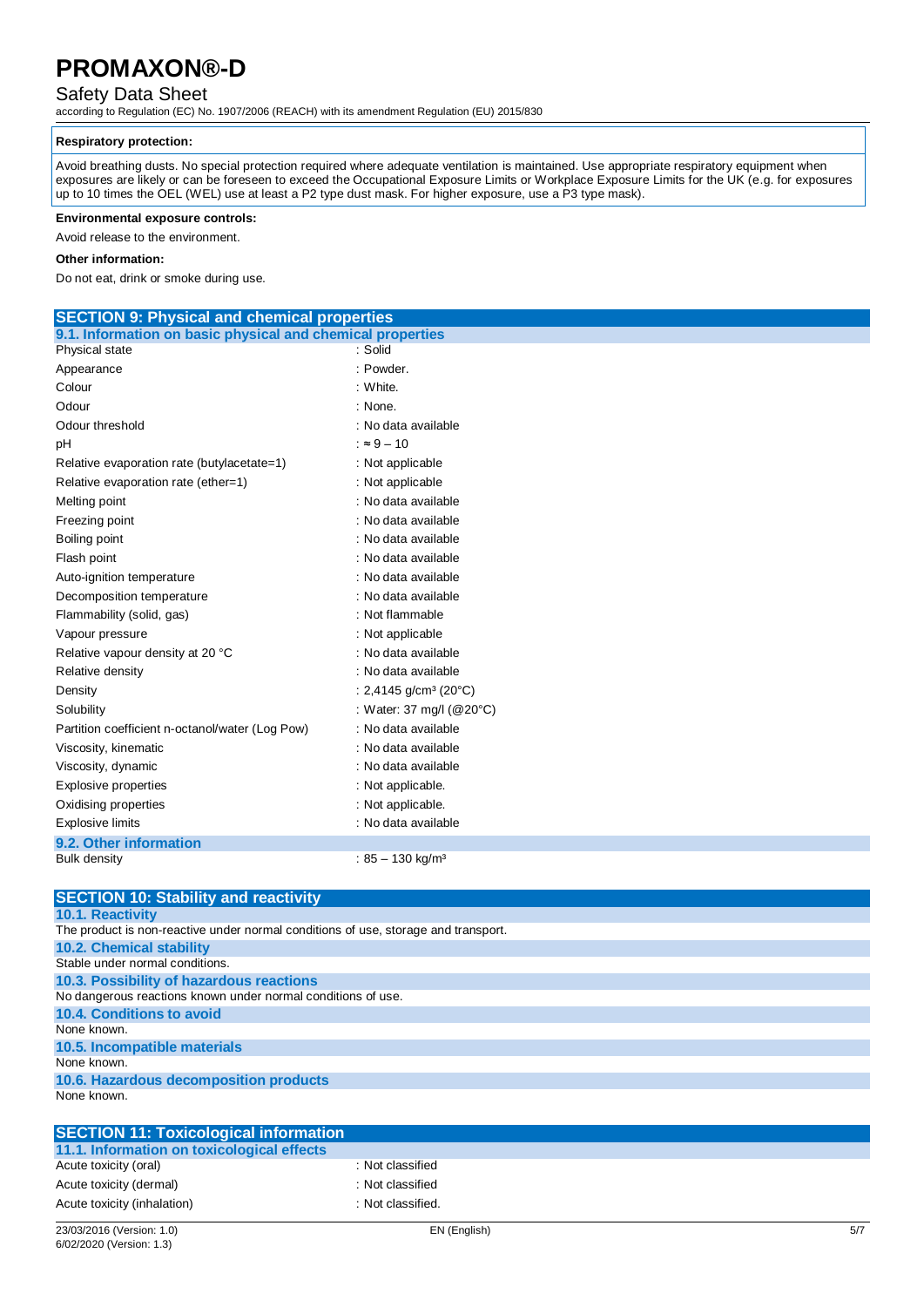## Safety Data Sheet

according to Regulation (EC) No. 1907/2006 (REACH) with its amendment Regulation (EU) 2015/830

| <b>PROMAXON®-D (1344-95-2)</b>            |                                                           |
|-------------------------------------------|-----------------------------------------------------------|
| LC50 inhalation rat (Dust/Mist - mg/l/4h) | $> 4.9$ mg/l/4h                                           |
| Skin corrosion/irritation                 | : Not classified                                          |
|                                           | $pH: \approx 9 - 10$                                      |
| Serious eye damage/irritation             | : Causes serious eye irritation.                          |
|                                           | $pH: \approx 9 - 10$                                      |
| Respiratory or skin sensitisation         | : Not classified                                          |
| Additional information                    | : Did not cause skin sensitisation on laboratory animals. |
| Germ cell mutagenicity                    | : Not classified                                          |
| Additional information                    | : Not known to cause heritable genetic damage.            |
| Carcinogenicity                           | : Not classified                                          |
| Reproductive toxicity                     | : Not classified                                          |
| STOT-single exposure                      | : Not classified                                          |
| STOT-repeated exposure                    | : Not classified                                          |
| Aspiration hazard                         | : Not classified                                          |

| <b>SECTION 12: Ecological information</b>                                              |                                                                                                          |  |
|----------------------------------------------------------------------------------------|----------------------------------------------------------------------------------------------------------|--|
| 12.1. Toxicity                                                                         |                                                                                                          |  |
| Ecology - general                                                                      | : No known effects.                                                                                      |  |
| Hazardous to the aquatic environment, short-term<br>(acute)                            | : Not classified                                                                                         |  |
| Hazardous to the aquatic environment, long-term<br>(chronic)                           | : Not classified                                                                                         |  |
| 12.2. Persistence and degradability                                                    |                                                                                                          |  |
| <b>PROMAXON®-D (1344-95-2)</b>                                                         |                                                                                                          |  |
| Persistence and degradability                                                          | Hydrolysis half-life: < 6 days. Substance is inorganic and therefore not subjected to<br>biodegradation. |  |
| 12.3. Bioaccumulative potential                                                        |                                                                                                          |  |
| <b>PROMAXON®-D (1344-95-2)</b>                                                         |                                                                                                          |  |
| Bioaccumulative potential                                                              | Substance is inorganic and therefore not subjected to bioaccumulation.                                   |  |
| 12.4. Mobility in soil                                                                 |                                                                                                          |  |
| <b>PROMAXON®-D (1344-95-2)</b>                                                         |                                                                                                          |  |
| Ecology - soil                                                                         | Substance has a low potential for adsorption.                                                            |  |
| 12.5. Results of PBT and vPvB assessment                                               |                                                                                                          |  |
| <b>PROMAXON®-D (1344-95-2)</b>                                                         |                                                                                                          |  |
| This substance/mixture does not meet the PBT criteria of REACH regulation, annex XIII  |                                                                                                          |  |
| This substance/mixture does not meet the vPvB criteria of REACH regulation, annex XIII |                                                                                                          |  |

**12.6. Other adverse effects**

: No information available.

## **SECTION 13: Disposal considerations 13.1. Waste treatment methods**

: Dispose in a safe manner in accordance with local/national regulations. European List of Waste (LoW) code : 17 06 04 - insulation materials other than those mentioned in 17 06 01 and 17 06 03

| <b>SECTION 14: Transport information</b><br>In accordance with ADN / ADR / IATA / IMDG / RID |               |               |               |               |
|----------------------------------------------------------------------------------------------|---------------|---------------|---------------|---------------|
| <b>ADR</b>                                                                                   | <b>IMDG</b>   | <b>IATA</b>   | <b>ADN</b>    | <b>RID</b>    |
| 14.1. UN number                                                                              |               |               |               |               |
| Not applicable                                                                               | Not regulated | Not regulated | Not regulated | Not regulated |
| 14.2. UN proper shipping name                                                                |               |               |               |               |
| Not applicable                                                                               | Not regulated | Not regulated | Not regulated | Not regulated |